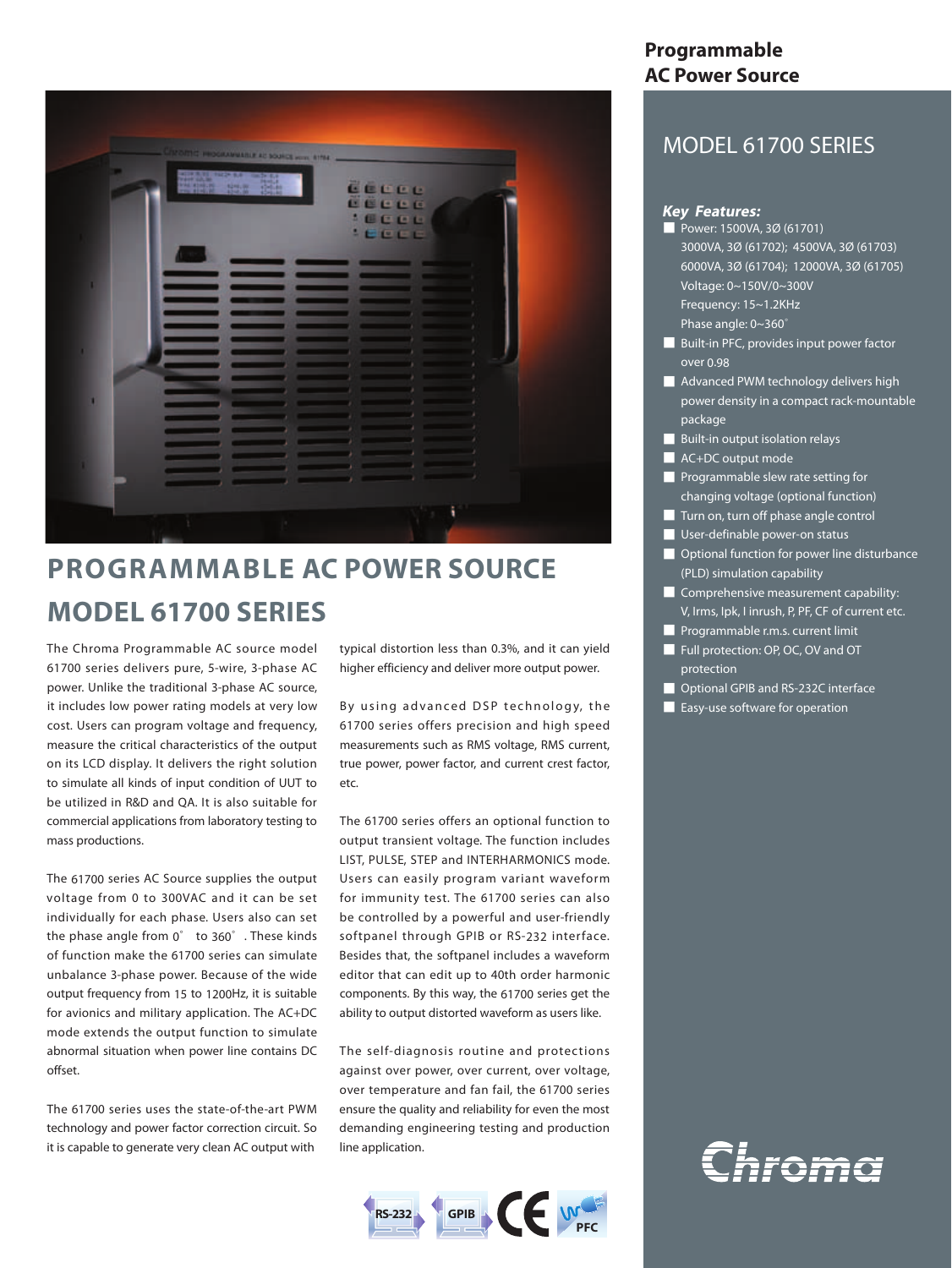#### **1 COMPREHENSIVE MEASUREMENTS**

By building in a 16-bit precision measurement circuit, the 61700 series AC source offers precision and high speed measurements. Such as RMS voltage, RMS current, true power, power factor, and current crest factor, VA (apparent power) and VAR (reactive power). Users can use rotary knob to change the measurement items shown on LCD display. They also can change page to see more measurement items.

#### **SLEW RATE OF VOLTAGE (OPTIONAL FUNCTION)**

Programmable AC Source 61700 Series use DSP technology to program voltage waveform. Users can change the voltage in only one step. Or users can set the slew rate to get a gradual increase or decrease of voltage. It can help to easily test the line input range of the products, for example 190V-264V. It also can reduce the inrush current if setting the line in voltage increasing from a low level to a high level.



- 1. Frequency setting
- 2. Voltage setting
- 3. Total power measure
- 4. High voltage range

5. Voltage r.m.s. measure 6. Current r.m.s. measure 7. Current measure data 8. Up or down page



#### **PANEL DESCRIPTION**



- **1. LCD Display** LCD display shows the setup, operating status and readings
- **2. Page Up/Down Key** Facilitate parameter data editing
- **3. Numeric Key** Data entry of test parameters
- **4. Rotary Knob** Program analog of setting the voltage, frequency and parameter setting
- **5. Output Enable Key** To enable or disable output
- **6. Output Indicator** Light on when output is enable



- **7. Power Switch**
- **8. GPIB Interface**
- **9. RS-232C Interface**
- **10. External V Reference (Reserved)** External programming voltage input
- **11. System Interface** TTL signals for system status
- **12. Input Terminal** 3Ø Y and ∆ connecting are suitable
- **13. Remote Sense Terminal** Use to compensate the line drop between
	- source and testing point
- **14. Output Terminal** Connect output cable to the UUT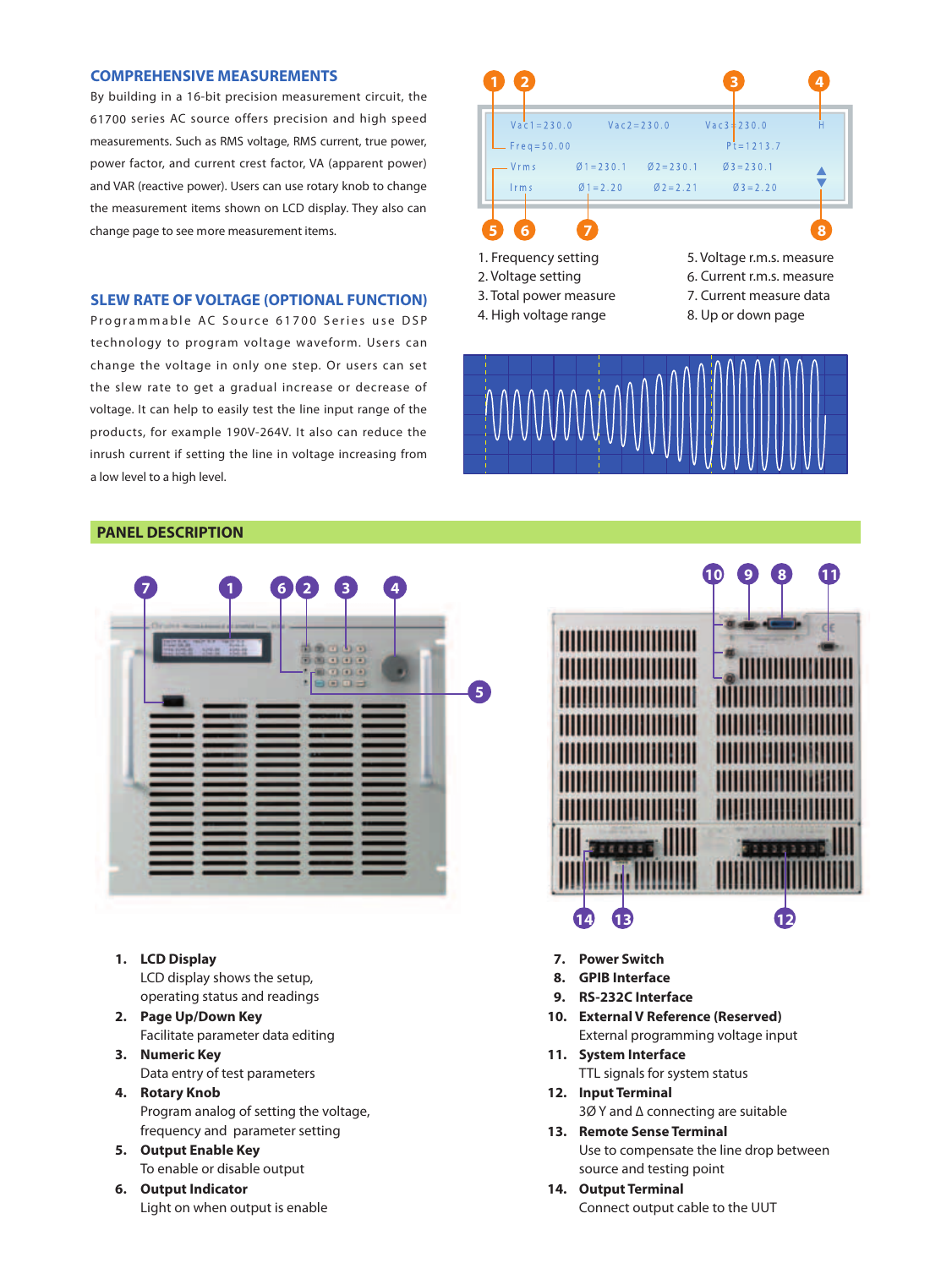#### **APPLICATIONS**

#### **POWER LINE DISTURBANCE SIMULATION (OPTIONAL FUNCTION)**

In addition to the steady output voltage and frequency programming, Chroma AC power source 61700 series provides powerful functions PULSE, LIST and STEP to simulate all kinds of power line disturbance conditions.



#### **HARMONICS, INTERHARMONICS SYNTHESIS (OPTIONAL FUNCTION)**

Users can make use of the softpanel software (A617001) to synthesize harmonic waveforms and store it in the memory of the AC source. An interharmonic sweeping function from 0.01Hz to 2400Hz is also available to generate a distorted non-periodic waveform directly from 61700 series front panel.



Interharmonics Waveform



61700 series Softpanel Main page



LIST Mode Voltage Transient Output

#### **EASY-USE SOFTPANEL AEROSPACE TESTING**



MIL-STD-704E Testing RTCA DO-160D Testing

#### **ORDERING INFORMATION**

- **61701** : Programmable AC Source 0~300V, 15~1.2KHz, 3 1500VA
- **61702** : Programmable AC Source 0~300V, 15~1.2KHz, 3 3000VA
- **61703** : Programmable AC Source 0~300V, 15~1.2KHz, 3 4500VA
- **61704** : Programmable AC Source 0~300V, 15~1.2KHz, 3 6000VA
- **61705** : Programmable AC Source 0~300V, 15~1.2KHz, 3 12000VA
- **A615001** : Remote Interface Board for 61500/61600/61700 Series (RS-232 Interface, GPIB Interface)
- **A617001** : Softpanel for Model 61700 Series
- **A617002** : Ttransient voltage output function, including WAVEFORM, LIST, PULSE, STEP and INTERHARMONICS mode.



**Model 61705 Model 61701-61704**